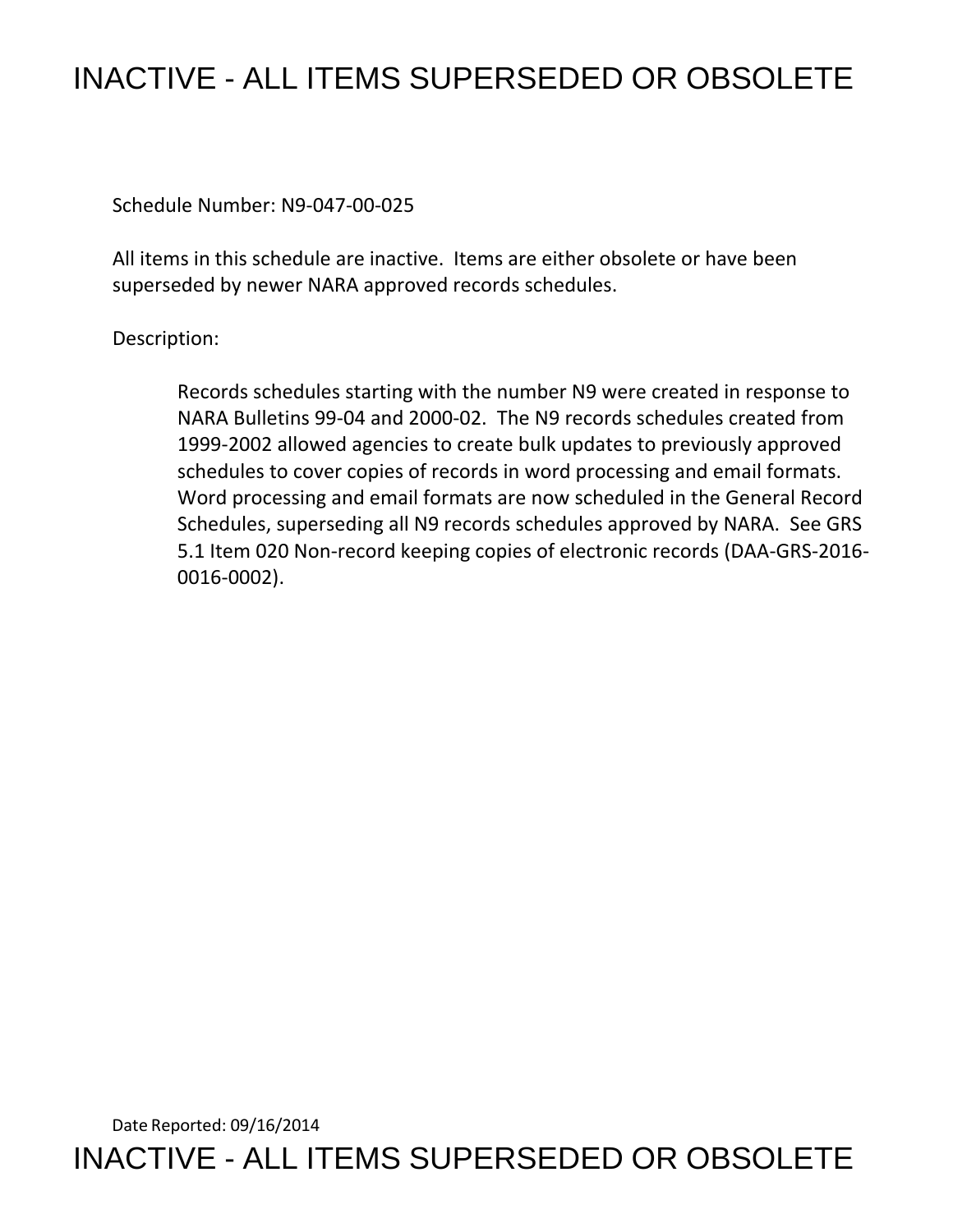|                                                                                                                                                                                                                                                                                                                                                                                                                                                                                                            | <b>REQUEST FOR RECORDS DISPOSITION AUTHORITY</b> | <b>JOB NUMBER</b><br>N9-47-00-25               |                                                                                                                                                                                                                          |                                    |
|------------------------------------------------------------------------------------------------------------------------------------------------------------------------------------------------------------------------------------------------------------------------------------------------------------------------------------------------------------------------------------------------------------------------------------------------------------------------------------------------------------|--------------------------------------------------|------------------------------------------------|--------------------------------------------------------------------------------------------------------------------------------------------------------------------------------------------------------------------------|------------------------------------|
| To<br>NATIONAL ARCHIVES & RECORDS ADMINISTRATION<br>8601 ADELPHI ROAD COLLEGE PARK, MD 20740-6001                                                                                                                                                                                                                                                                                                                                                                                                          |                                                  |                                                | Date receive 2008                                                                                                                                                                                                        |                                    |
| FROM (Agency or establishment)<br>1<br>Social Security Administration                                                                                                                                                                                                                                                                                                                                                                                                                                      |                                                  |                                                | <b>NOTIFICATION TO AGENCY</b>                                                                                                                                                                                            |                                    |
| <b>MAJOR SUBDIVISION</b><br>2                                                                                                                                                                                                                                                                                                                                                                                                                                                                              |                                                  |                                                | In accordance with the provisions of 44 $\cup$ S C 3303a, the<br>disposition request, including amendments, is approved<br>except for items that may be marked "disposition not<br>approved" or "withdrawn" in column 10 |                                    |
| <b>MINOR SUBDIVISION</b><br>3                                                                                                                                                                                                                                                                                                                                                                                                                                                                              |                                                  |                                                |                                                                                                                                                                                                                          |                                    |
|                                                                                                                                                                                                                                                                                                                                                                                                                                                                                                            |                                                  |                                                |                                                                                                                                                                                                                          |                                    |
| <b>TELEPHONE NUMBER</b><br>NAME OF PERSON WITH WHOM TO<br>5<br>4<br><b>CONFER</b>                                                                                                                                                                                                                                                                                                                                                                                                                          |                                                  |                                                | <b>DATE</b><br><b>ARCHIVIST OF THE UNITED STATES</b>                                                                                                                                                                     |                                    |
| <b>Stanley Nusenko</b>                                                                                                                                                                                                                                                                                                                                                                                                                                                                                     |                                                  | 410/965-8987<br>FAX 410/966-1704               | $5 - 8 - 00$                                                                                                                                                                                                             |                                    |
| <b>AGENCY CERTIFICATION</b><br>6<br>I hereby certify that I am authorized to act for this agency in matters pertaining to the disposition of its records and that the<br>records proposed for disposal on the attached page(s) are not needed now for the business for this agency or will not be<br>needed after the retention periods specified, and that written concurrence from the General Accounting Office, under the<br>provisions of Title 8 of the GAO Manual for Guidance of Federal Agencies, |                                                  |                                                |                                                                                                                                                                                                                          |                                    |
| $\boxtimes$ is not required<br>$\Box$ is attached, or<br><b>SIGNATURE OF AGENCY REPRESENTATIVE</b><br><b>DATE</b>                                                                                                                                                                                                                                                                                                                                                                                          |                                                  |                                                | $\Box$ has been requested<br><b>TITLE</b>                                                                                                                                                                                |                                    |
|                                                                                                                                                                                                                                                                                                                                                                                                                                                                                                            |                                                  |                                                |                                                                                                                                                                                                                          |                                    |
|                                                                                                                                                                                                                                                                                                                                                                                                                                                                                                            |                                                  |                                                | SSA Records Officer                                                                                                                                                                                                      |                                    |
| 7 ITEM NO                                                                                                                                                                                                                                                                                                                                                                                                                                                                                                  |                                                  | 8 DESCRIPTION OF ITEM AND PROPOSED DISPOSITION | 9 GRS OR<br>SUPERSEDED JOB<br><b>CITATION</b>                                                                                                                                                                            | 10 ACTION TAKEN<br>(NARA USE ONLY) |
|                                                                                                                                                                                                                                                                                                                                                                                                                                                                                                            | <b>Systems Planning and Development</b>          |                                                |                                                                                                                                                                                                                          |                                    |
|                                                                                                                                                                                                                                                                                                                                                                                                                                                                                                            | NARA Bulletin 99-04)<br>JUN 2 1 2000             | (See attached submission in response to        | Di agency                                                                                                                                                                                                                |                                    |
| PREVIOUS EDITION NOT USABLE<br>STANDARD FORM 115 (REV 3-91<br>115-109<br>Procephed by NAPA 36 CED 1221                                                                                                                                                                                                                                                                                                                                                                                                     |                                                  |                                                |                                                                                                                                                                                                                          |                                    |